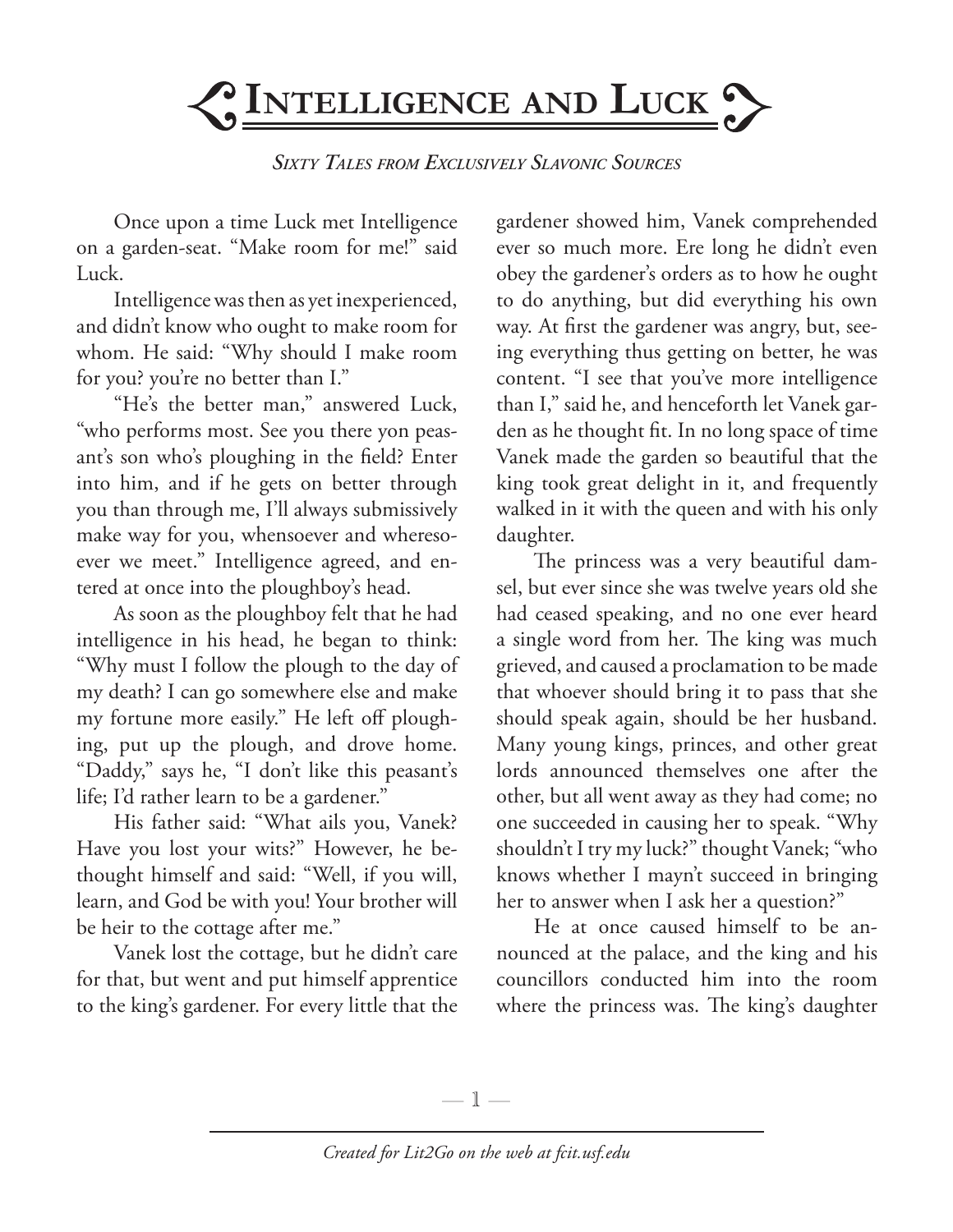had a pretty little dog, and was very fond of him, because he was so clever, understanding everything that she wanted.

When Vanek went into the room with the king and his councillors, he made as if he didn't even see the princess, but turned to the dog and said: "I have heard, doggie, that you are very clever, and I come to you for advice. We are three companions in travel, a sculptor, a tailor, and myself. Once upon a time we were going through a forest and were obliged to pass the night in it. To be safe from wolves, we made a fire, and agreed to keep watch one after the other. The sculptor kept watch first, and for amusement to kill time took a log and carved a damsel out of it. When it was finished, he woke the tailor to keep watch in his turn. The tailor, seeing the wooden damsel, asked what it meant. 'As you see,' said the sculptor, 'I was weary, and didn't know what to do with myself, so I carved a damsel out of a log; if you find time hang heavy on your hands, you can dress her.' The tailor at once took out his scissors, needle and thread, cut out the clothes, stitched away, and, when they were ready, dressed the damsel in them. He then called me to come and keep watch. I, too, asked him what the meaning of all this was. 'As you see,' said the tailor, 'the sculptor found time hang heavy on his hands and carved a damsel out of a log, and I for the same reason clothed her; and if you find time hanging on your hands, you can teach her to speak.' And by morning dawn I had actually taught her

to speak. But in the morning when my companions woke up, each wanted to possess the damsel. The sculptor said, 'I made her;' the tailor, 'I clothed her.' I, too, maintained my right. Tell me, therefore, doggie, to which of us the damsel belongs."

The dog said nothing, but instead of the dog the princess replied: "To whom can she belong but to yourself? What's the good of the sculptor's damsel without life? What's the good of the tailor's dressing without speech? You gave her the best gift, life and speech, and therefore she by right belongs to you."

"You have passed your own sentence," said Vanek; "I have given you speech again and a new life, and you therefore by right belong to me."

Then said one of the king's councillors: "His Royal Grace will give you a plenteous reward for succeeding in unloosing his daughter's tongue; but you cannot have her to wife, as you are of mean lineage."

The king said: "You are of mean lineage; I will give you a plenteous reward instead of our daughter."

But Vanek wouldn't hear of any other reward, and said: "The king promised without any exception, that whoever caused his daughter to speak again should be her husband. A king's word is law; and if the king wants others to observe his laws, he must first keep them himself. Therefore the king must give me his daughter."

— 2 —